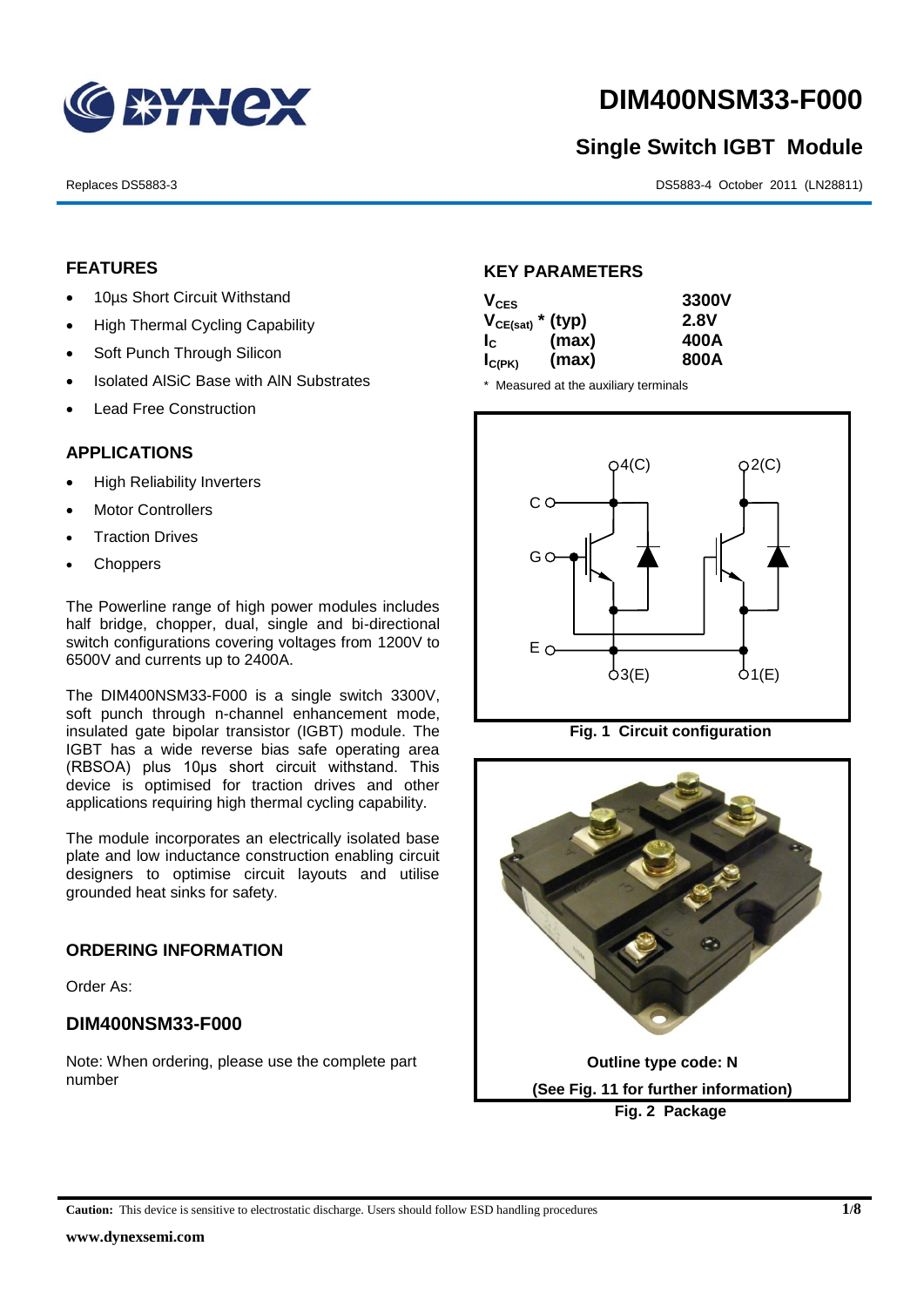# **ABSOLUTE MAXIMUM RATINGS**

Stresses above those listed under 'Absolute Maximum Ratings' may cause permanent damage to the device. In extreme conditions, as with all semiconductors, this may include potentially hazardous rupture of the package. Appropriate safety precautions should always be followed. Exposure to Absolute Maximum Ratings may affect device reliability.

### **Tcase = 25°C unless stated otherwise**

| Symbol            | <b>Parameter</b>                  | <b>Test Conditions</b>                                   | Max. | <b>Units</b> |
|-------------------|-----------------------------------|----------------------------------------------------------|------|--------------|
| $V_{CES}$         | Collector-emitter voltage         | $V_{GE} = 0V$                                            | 3300 | V            |
| $V_{GES}$         | Gate-emitter voltage              |                                                          | ±20  | V            |
| $I_{\rm C}$       | Continuous collector current      | $T_{\text{case}} = 90^{\circ}C$                          | 400  | A            |
| $I_{C(PK)}$       | Peak collector current            | 1ms, $T_{\text{case}} = 115^{\circ}$ C                   | 800  | A            |
| $P_{max}$         | Max. transistor power dissipation | $T_{\text{case}} = 25^{\circ}C$ , $T_i = 150^{\circ}C$   | 5200 | W            |
| $l^2t$            | Diode $I2t$ value                 | $V_R = 0$ , $t_p = 10$ ms, $T_i = 125$ °C                | 24   | $kA^2s$      |
| V <sub>isol</sub> | Isolation voltage - per module    | Commoned terminals to base plate.<br>AC RMS, 1 min, 50Hz | 6000 | V            |
| $Q_{PD}$          | Partial discharge - per module    | IEC1287, $V_1 = 3500V$ , $V_2 = 2600V$ , 50Hz RMS        | 10   | рC           |

# **THERMAL AND MECHANICAL RATINGS**

| Internal insulation material:     | AIN              |
|-----------------------------------|------------------|
| Baseplate material:               | <b>AISiC</b>     |
| Creepage distance:                | 33mm             |
| Clearance:                        | 20 <sub>mm</sub> |
| CTI (Comparative Tracking Index): | 350              |

| Symbol           | <b>Parameter</b>                                                                     | <b>Test Conditions</b>                        | Min   | Typ. | <b>Max</b> | <b>Units</b>    |
|------------------|--------------------------------------------------------------------------------------|-----------------------------------------------|-------|------|------------|-----------------|
| $R_{th(j-c)}$    | Thermal resistance – transistor (per arm)                                            | Continuous dissipation -<br>junction to case  |       | ۰    | 24         | °C/kW           |
| $R_{th(i-c)}$    | Continuous dissipation -<br>Thermal resistance – diode (per arm)<br>junction to case |                                               |       | ۰    | 48         | °C/kW           |
| $R_{th(c-h)}$    | Thermal resistance – case to heatsink<br>(per module)                                | Mounting torque 5Nm<br>(with mounting grease) |       |      | 8          | °C/kW           |
|                  |                                                                                      | Transistor                                    |       | ۰    | 150        | $^{\circ}C$     |
| $T_i$            | Junction temperature                                                                 | Diode                                         |       | ۰    | 125        | $^{\circ}C$     |
| $T_{\text{stg}}$ | Storage temperature range                                                            |                                               | $-40$ | ۰    | 125        | $\rm ^{\circ}C$ |
|                  |                                                                                      | Mounting - M6                                 |       |      | 5          | Nm              |
|                  | Screw torque                                                                         | Electrical connections - M4                   |       |      | 2          | <b>Nm</b>       |
|                  |                                                                                      | Electrical connections - M8                   |       |      | 10         | Nm              |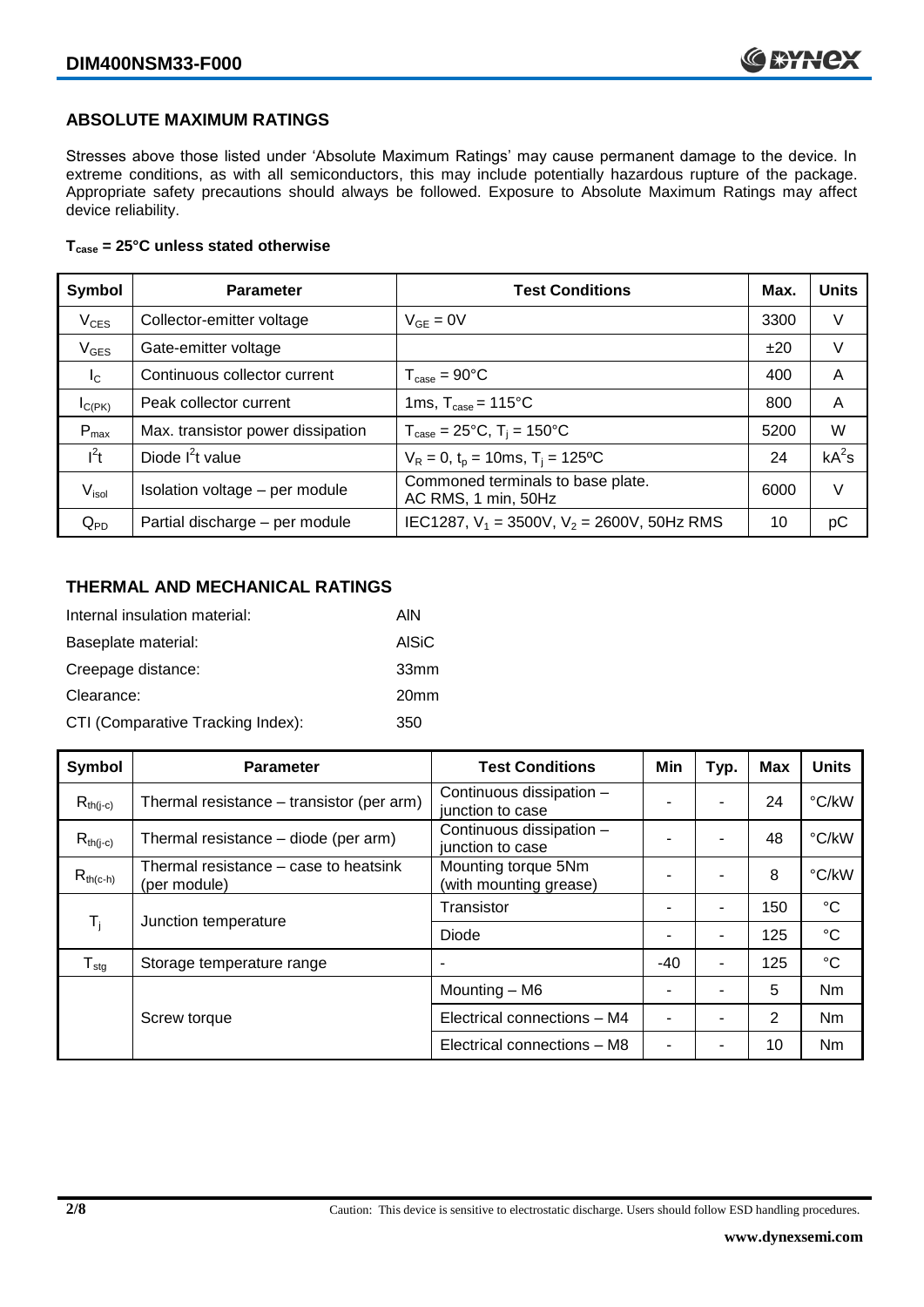# **ELECTRICAL CHARACTERISTICS**

# **Tcase = 25°C unless stated otherwise.**

| Symbol             | <b>Parameter</b>                       | <b>Test Conditions</b>                                                                                                                                          | Min | <b>Typ</b> | <b>Max</b> | <b>Units</b> |
|--------------------|----------------------------------------|-----------------------------------------------------------------------------------------------------------------------------------------------------------------|-----|------------|------------|--------------|
| $I_{CES}$          | Collector cut-off current              | $V_{GF} = 0V$ , $V_{CF} = V_{CES}$                                                                                                                              |     |            | 2          | mA           |
|                    |                                        | $V_{CF} = 0V$ , $V_{CF} = V_{CES}$ , $T_{case} = 125$ °C                                                                                                        |     |            | 30         | mA           |
| $I_{\text{GES}}$   | Gate leakage current                   | $V_{GF} = \pm 20V$ , $V_{CF} = 0V$                                                                                                                              |     |            | 1          | μA           |
| $V_{GE(TH)}$       | Gate threshold voltage                 | $I_c = 40mA$ , $V_{GE} = V_{CE}$                                                                                                                                | 5.5 | 6.5        | 7.0        | $\vee$       |
| $V_{CE(sat)}$      | Collector-emitter saturation           | $V_{GF} = 15V$ , $I_C = 400A$                                                                                                                                   |     | 2.8        |            | $\vee$       |
|                    | voltage                                | $V_{GE}$ = 15V, $I_C$ = 400A, T <sub>i</sub> = 125°C                                                                                                            |     | 3.6        |            | $\vee$       |
| $I_F$              | Diode forward current                  | DC                                                                                                                                                              |     | 400        |            | A            |
| $I_{FM}$           | Diode maximum forward current          | $t_p = 1$ ms                                                                                                                                                    |     | 800        |            | A            |
| $V_F$ <sup>†</sup> | Diode forward voltage<br>(IGBT arm)    | $I_F = 400A$                                                                                                                                                    |     | 2.9        |            | $\vee$       |
|                    |                                        | $I_F = 400A$ , T <sub>i</sub> = 125°C                                                                                                                           |     | 3.0        |            | V            |
| $C_{\text{ies}}$   | Input capacitance                      | $V_{CE} = 25V$ , $V_{GE} = 0V$ , f = 1MHz                                                                                                                       |     | 72         |            | nF           |
| $Q_g$              | Gate charge                            | ±15V                                                                                                                                                            |     | 10         |            | $\mu$ C      |
| $C_{res}$          | Reverse transfer capacitance           | $V_{CE} = 25V$ , $V_{GE} = 0V$ , f = 1MHz                                                                                                                       |     | 1.1        |            | nF           |
| $L_M$              | Module inductance                      |                                                                                                                                                                 |     | 15         |            | nH           |
| $R_{INT}$          | Internal resistance                    |                                                                                                                                                                 |     | 135        |            | $\mu\Omega$  |
| SC <sub>Data</sub> | Short circuit current, I <sub>SC</sub> | $T_i = 125$ °C, $V_{CC} = 2500V$<br>$t_p \le 10 \mu s$ , $V_{GE} \le 15 V$<br>$V_{CE \text{ (max)}} = V_{CES} - L^{\dagger} \times \text{dI/dt}$<br>IEC 60747-9 |     | 1850       |            | A            |

#### **Note:**

 $^\dagger$  Measured at the auxiliary terminals

L is the circuit inductance  $+ L<sub>M</sub>$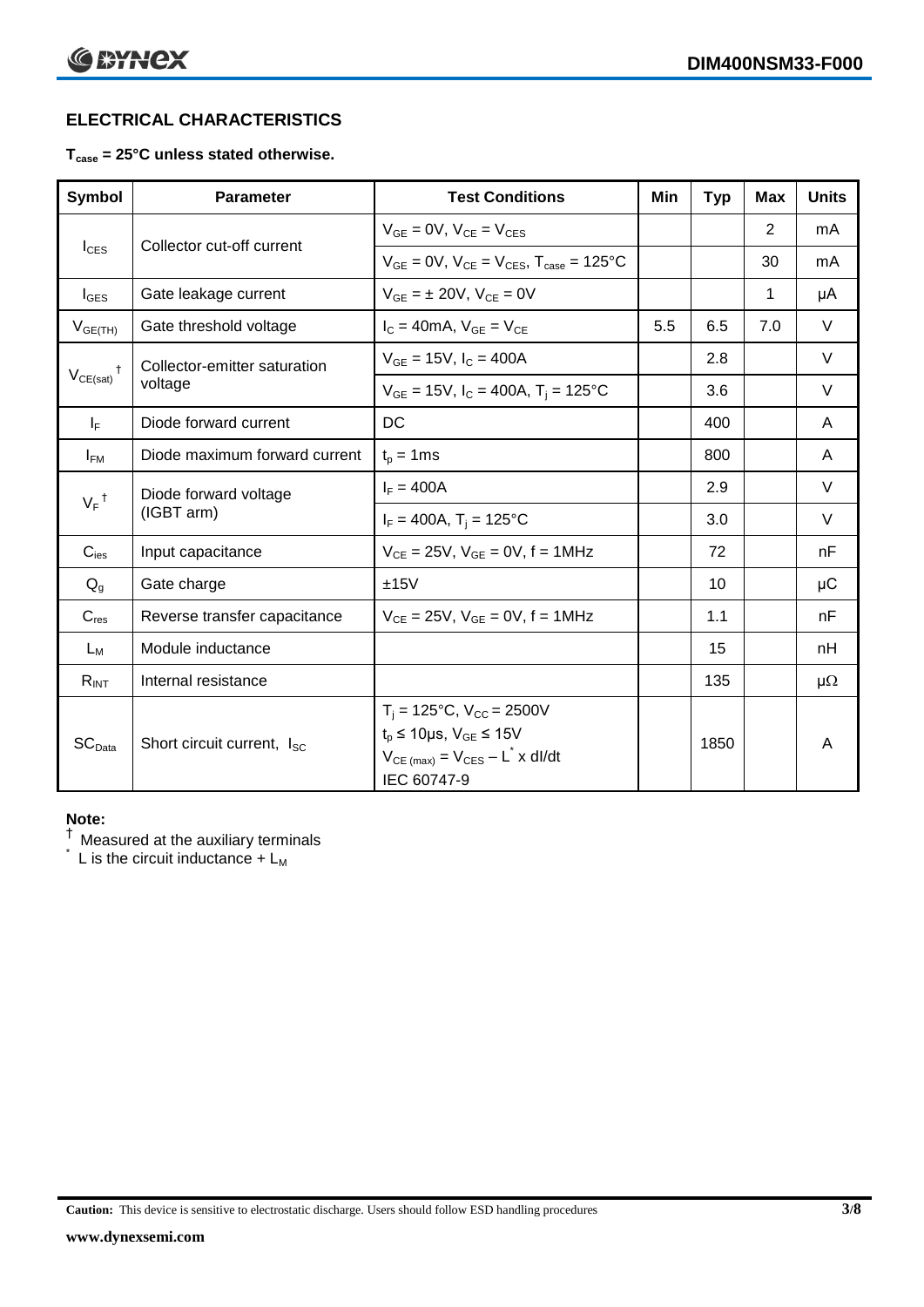# **ELECTRICAL CHARACTERISTICS**

**Tcase = 25°C unless stated otherwise**

| Symbol              | <b>Parameter</b>               | <b>Test Conditions</b>                                                                                |                                                       | Min | Typ. | <b>Max</b> | <b>Units</b> |
|---------------------|--------------------------------|-------------------------------------------------------------------------------------------------------|-------------------------------------------------------|-----|------|------------|--------------|
| $t_{d(\text{off})}$ | Turn-off delay time            | $I_c = 400A$<br>$V_{GF} = \pm 15V$<br>$V_{CF} = 1800V$<br>$C_{\text{oe}} = 110nF$<br>$L_s \sim 100nH$ | $R_{G(ON)} = 8.2\Omega$<br>$R_{G(OFF)} = 8.2\Omega$   |     | 2.1  |            | μs           |
| $t_{\rm f}$         | Fall time                      |                                                                                                       |                                                       |     | 210  |            | ns           |
| $E_{OFF}$           | Turn-off energy loss           |                                                                                                       |                                                       |     | 520  |            | mJ           |
| $t_{d(on)}$         | Turn-on delay time             |                                                                                                       |                                                       |     | 1130 |            | ns           |
| $t_{r}$             | Rise time                      |                                                                                                       |                                                       |     | 245  |            | ns           |
| $E_{ON}$            | Turn-on energy loss            |                                                                                                       | $R_{G(ON)} = 5.6\Omega$ ,<br>$R_{G(OFF)} = 8.2\Omega$ |     | 620  |            | mJ           |
| $Q_{rr}$            | Diode reverse recovery charge  | $I_F = 400A$                                                                                          |                                                       |     | 160  |            | μC           |
| $I_{rr}$            | Diode reverse recovery current | $V_{CE} = 1800V$                                                                                      |                                                       |     | 330  |            | A            |
| $E_{rec}$           | Diode reverse recovery energy  | $dl_F/dt = 2000A/\mu s$                                                                               |                                                       |     | 150  |            | mJ           |

# **Tcase = 125°C unless stated otherwise**

| Symbol           | <b>Parameter</b>               | <b>Test Conditions</b>                                                                                 |                                                                                                              | Min | Typ. | <b>Max</b> | <b>Units</b> |
|------------------|--------------------------------|--------------------------------------------------------------------------------------------------------|--------------------------------------------------------------------------------------------------------------|-----|------|------------|--------------|
| $\rm t_{d(off)}$ | Turn-off delay time            | $I_c = 400A$<br>$V_{GE} = \pm 15V$<br>$V_{CE} = 1800V$<br>$C_{\text{qe}} = 110nF$<br>$L_s \sim 100$ nH | $R_{G(ON)} = 8.2\Omega$<br>$R_{G(OFF)} = 8.2\Omega$<br>$R_{G(ON)} = 5.6\Omega$ ,<br>$R_{G(OFF)} = 8.2\Omega$ |     | 2.15 |            | μs           |
| $t_f$            | <b>Fall time</b>               |                                                                                                        |                                                                                                              |     | 220  |            | ns           |
| $E_{OFF}$        | Turn-off energy loss           |                                                                                                        |                                                                                                              |     | 600  |            | mJ           |
| $t_{d(on)}$      | Turn-on delay time             |                                                                                                        |                                                                                                              |     | 1160 |            | ns           |
| $t_{r}$          | Rise time                      |                                                                                                        |                                                                                                              |     | 285  |            | ns           |
| $E_{ON}$         | Turn-on energy loss            |                                                                                                        |                                                                                                              |     | 870  |            | mJ           |
| $Q_{rr}$         | Diode reverse recovery charge  | $I_F = 400A$                                                                                           |                                                                                                              |     | 300  |            | μC           |
| $I_{rr}$         | Diode reverse recovery current | $V_{CF} = 1800V$                                                                                       |                                                                                                              |     | 400  |            | A            |
| $E_{rec}$        | Diode reverse recovery energy  | $dl_F/dt = 2000A/\mu s$                                                                                |                                                                                                              |     | 300  |            | mJ           |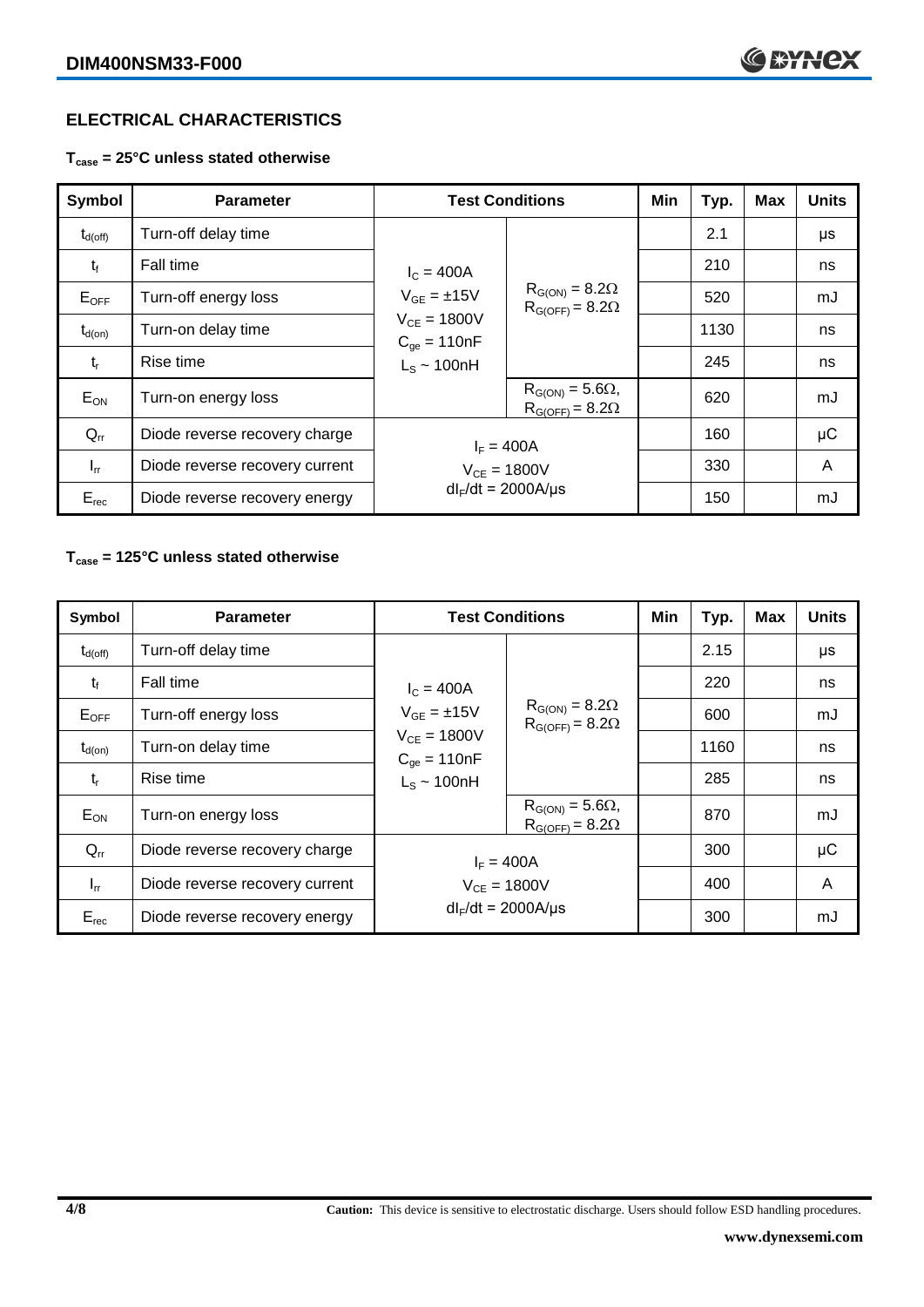

**Caution:** This device is sensitive to electrostatic discharge. Users should follow ESD handling procedures **5/8**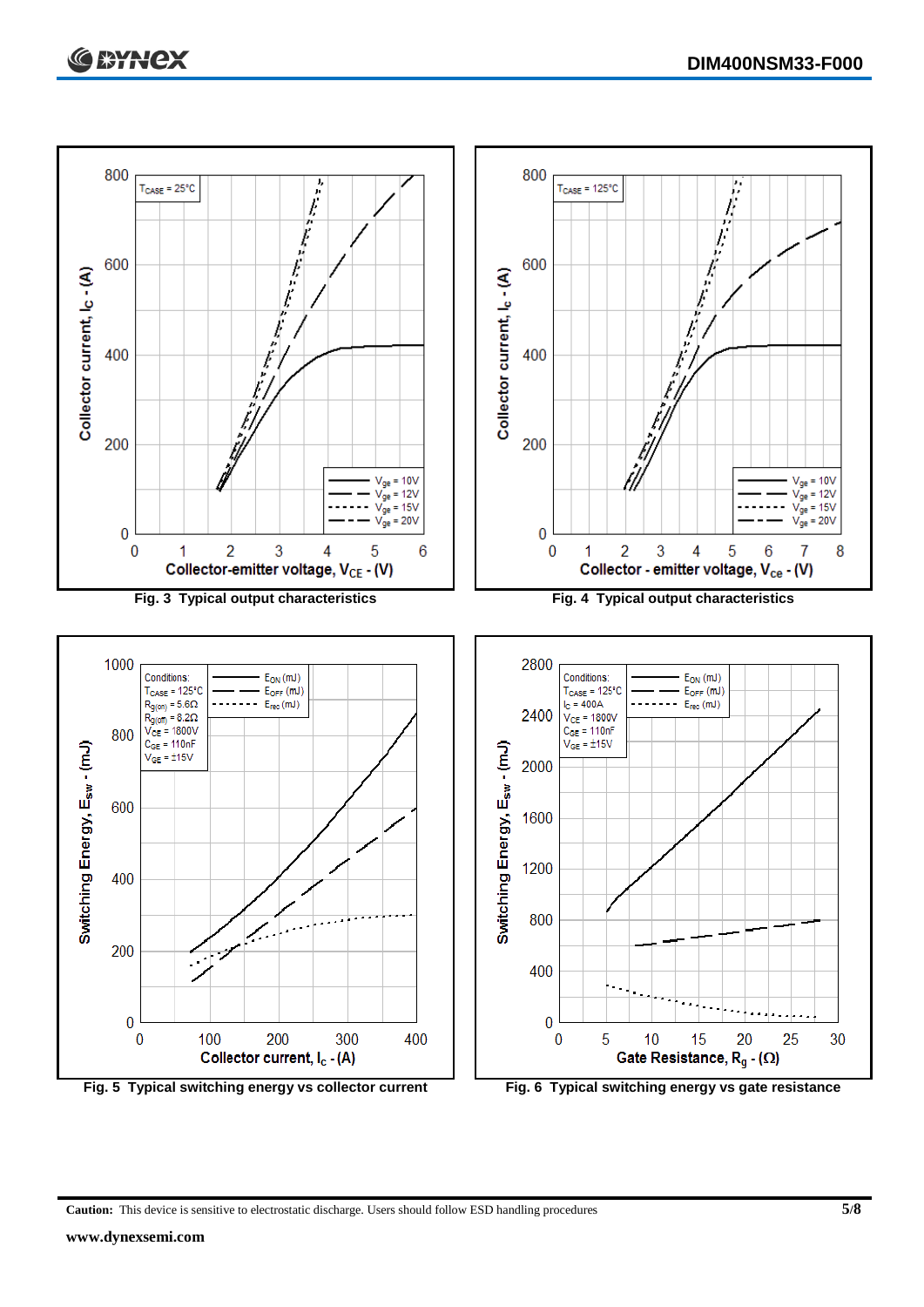

**6/8 Caution:** This device is sensitive to electrostatic discharge. Users should follow ESD handling procedures.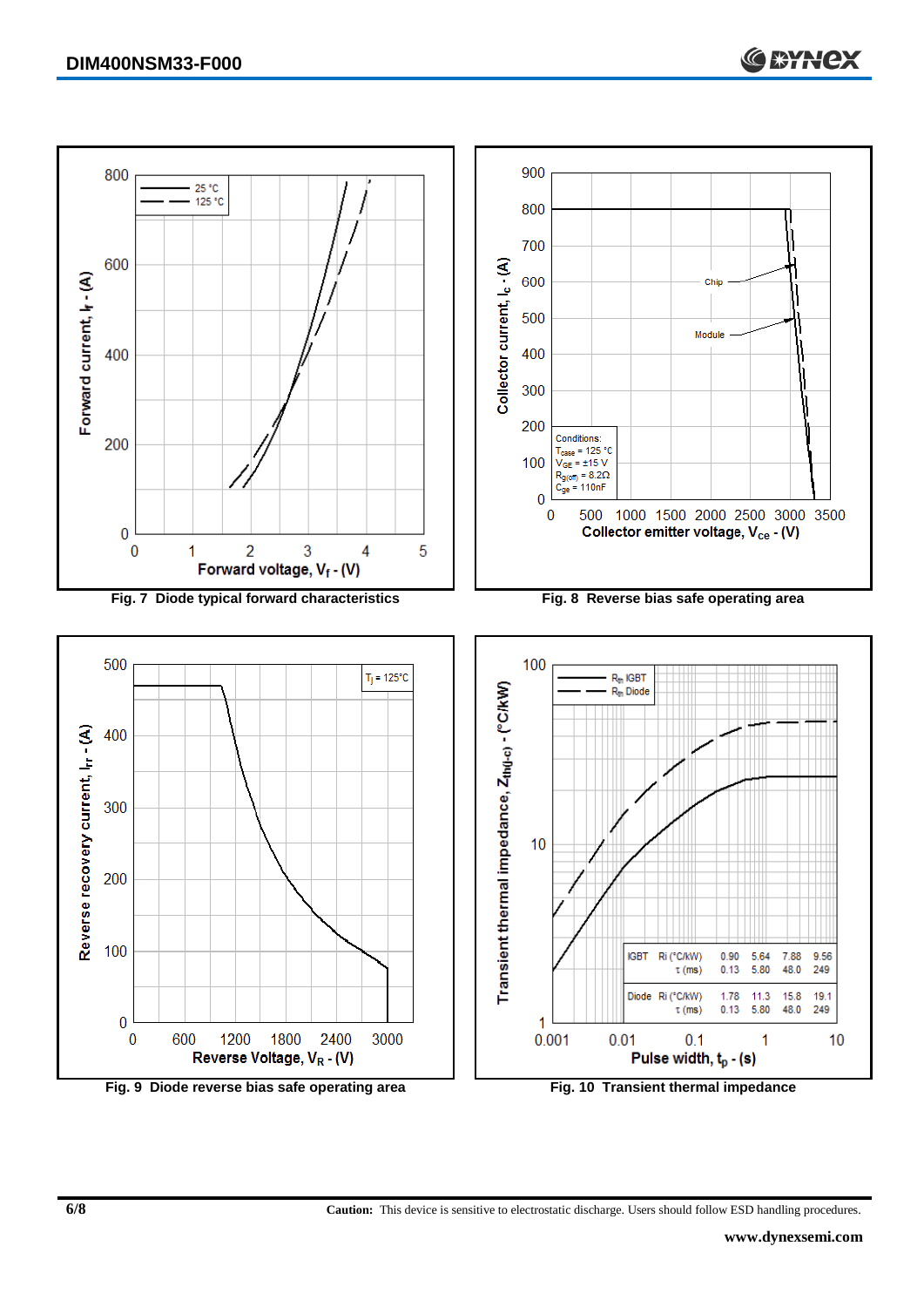

## **PACKAGE DETAILS**

For further package information, please visit our website or contact Customer Services. All dimensions in mm, unless stated otherwise. **DO NOT SCALE.**



**Caution:** This device is sensitive to electrostatic discharge. Users should follow ESD handling procedures **7/8**